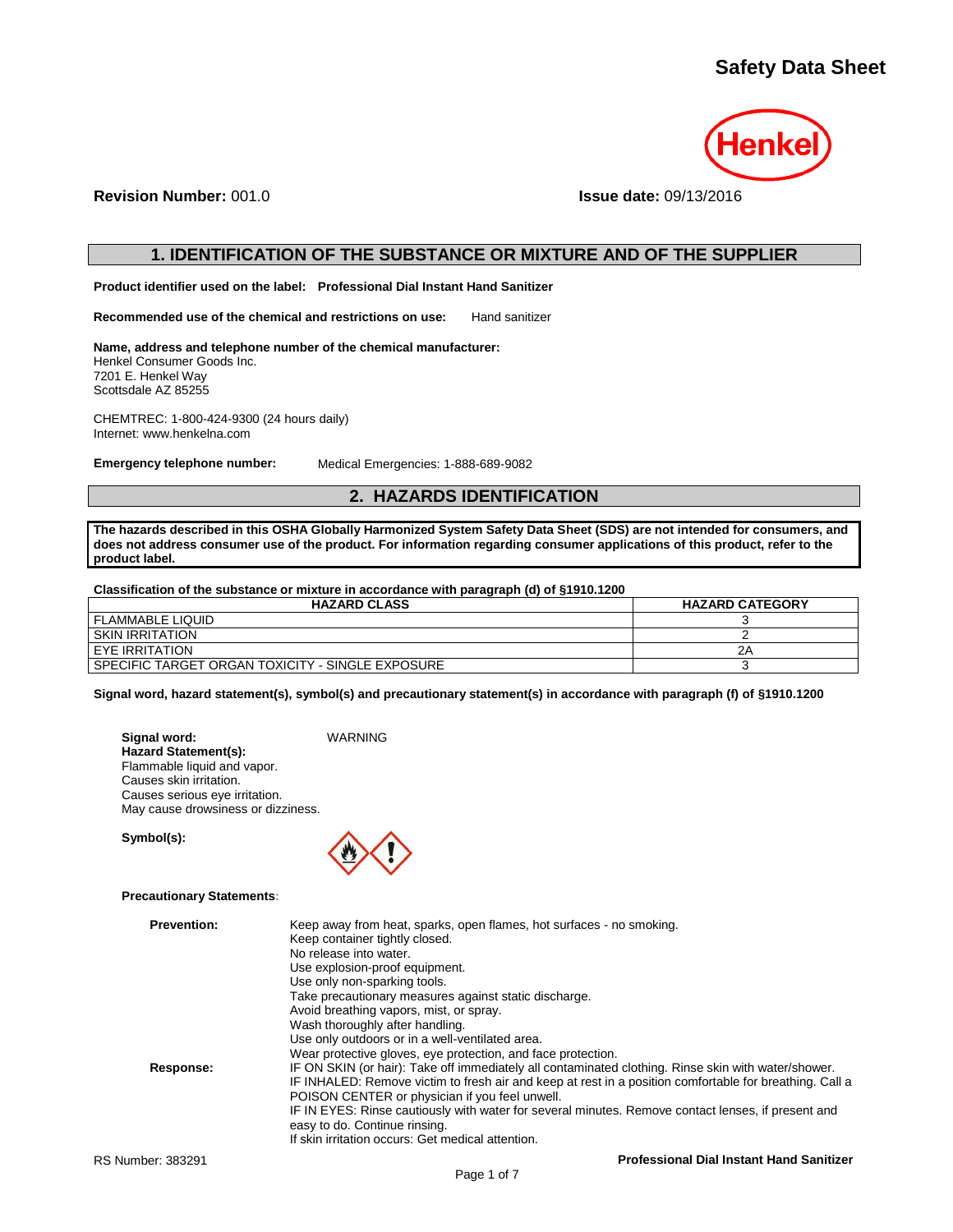| Storage:                                    | If eye irritation persists: Get medical attention.<br>Take off contaminated clothing.<br>In case of fire: Use foam, dry chemical or carbon dioxide to extinguish.<br>Store in a well-ventilated place. Keep container tightly closed. |  |  |
|---------------------------------------------|---------------------------------------------------------------------------------------------------------------------------------------------------------------------------------------------------------------------------------------|--|--|
| Disposal:                                   | Dispose of contents and/or container according to Federal, State/Provincial and local governmental<br>regulations.                                                                                                                    |  |  |
| <b>Hazards not otherwise</b><br>classified: | Not available.                                                                                                                                                                                                                        |  |  |

Classification complies with OSHA Hazard Communication Standard (29 CFR 1910.1200) and is consistent with the provisions of the United Nations Globally Harmonized System of Classification and Labeling of Chemicals (GHS).

#### **See Section 11 for additional toxicological information.**

## **3. COMPOSITION / INFORMATION ON INGREDIENTS**

#### **The following chemicals are classified as health hazards in accordance with paragraph (d) of § 1910.1200.**

| <b>Chemical Name*</b> | <b>CAS Number (Unique</b><br>Identifier | Concentration |
|-----------------------|-----------------------------------------|---------------|
| thanol                | ና4-                                     | 100 %         |
| denatured             | .                                       | 60 -          |

\*The specific chemical identity and/or exact percentage (concentration) of composition has been withheld because a trade secret is claimed in accordance with paragraph (i) of §1910.1200.

## **4. FIRST AID MEASURES**

#### **Description of necessary measures**

| Inhalation:          | First aid measures not required.                                                                                                                                                      |
|----------------------|---------------------------------------------------------------------------------------------------------------------------------------------------------------------------------------|
| <b>Skin contact:</b> | First aid measures not required.                                                                                                                                                      |
| Eye contact:         | Rinse eyes immediately with plenty of water, occasionally lifting upper and lower lids, until no<br>evidence of product remains. Get medical attention if pain or irritation persist. |
| Ingestion:           | Dilution by rinsing the mouth and giving a glass of water to drink is generally recommended.                                                                                          |
|                      | Contact physician or local poison control center.                                                                                                                                     |

#### **Most important symptoms and effects, both acute and delayed**

After eye contact: Moderate to strong irritation of the eyes (redness, swelling, burning, watering eyes). After skin contact: Temporary irritation of the skin (redness, swelling, burning). After inhalation: Breathing high vapor concentrations may produce anesthetic effects, nausea, dizziness, headache. After ingestion: Ingestion may cause irritation of mouth, throat, digestive tract, diarrhea and vomiting.

## **Indication of any immediate medical attention and special treatment needed**

After eye contact: Immediately rinse eyes with plenty of water for at least 15 minutes while holding eyelids open. After skin contact: Rinse affected area with large amounts of mild soap and water until no evidence of product remains. After inhalation: Remove from exposure area to fresh air. After ingestion: Administer immediately plenty of water. With ingestion of larger quantities (in adults one tablespoon) or in the case of discomfort or pain seek immediate medical attention.

## **5. FIRE FIGHTING MEASURES**

## **Suitable (and unsuitable) extinguishing media**

**Suitable extinguishing media:** Dry chemical, carbon dioxide, water spray or regular foam.

**Unsuitable extinguishing media:** None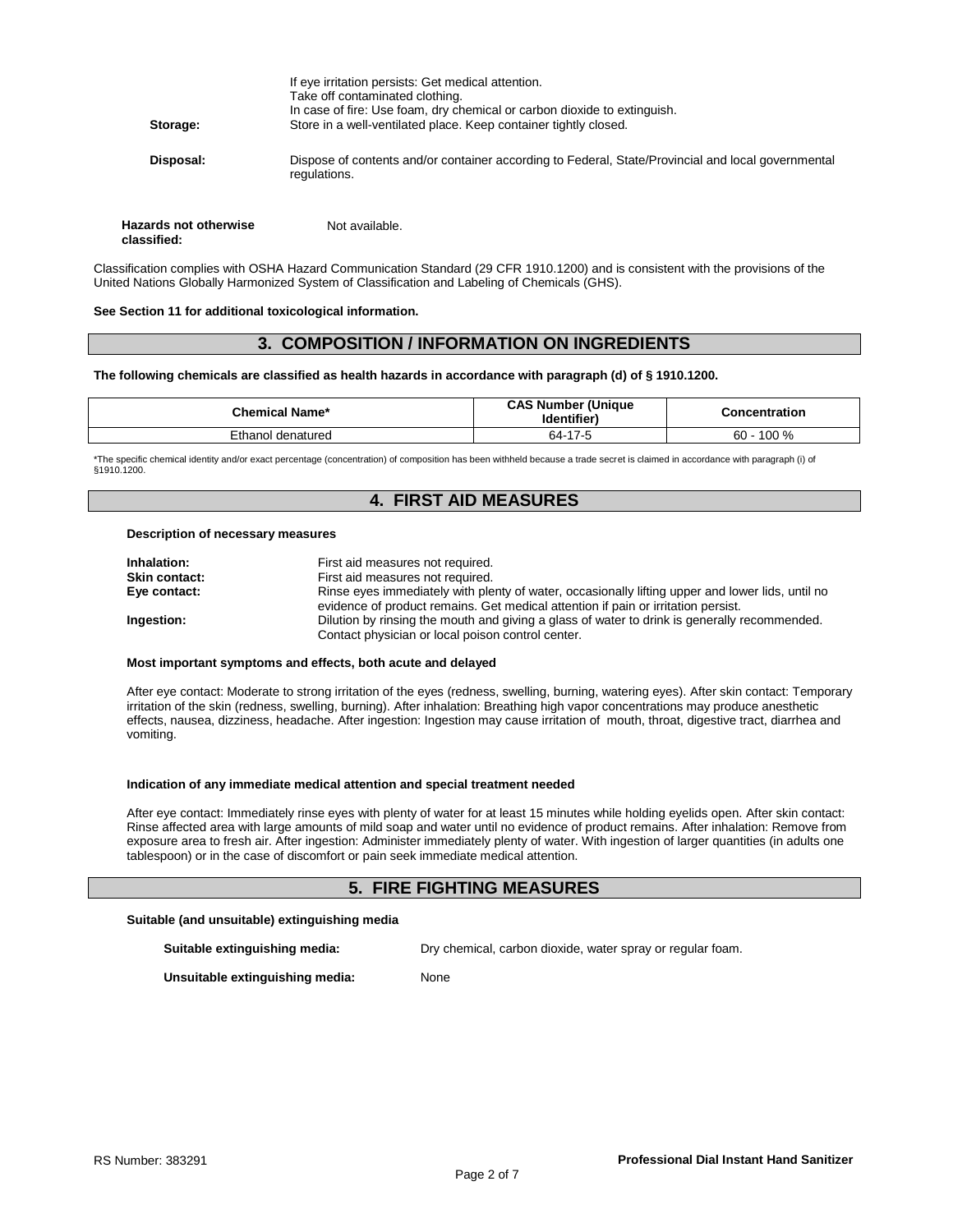#### **Specific hazards arising from the chemical**

Oxides of carbon and oxides of nitrogen.

#### **Special protective equipment and precautions for fire-fighters**

In case of fire, wear a full-face positive-pressure self-contained breathing apparatus and protective suit. Shut off all ignition sources Move containers from fire area if you can do it without risk. Apply cooling water to sides of containers that are exposed to flames until well after fire is out. Use flooding amounts of water as a fog, solid streams may be ineffective. Avoid breathing hazardous vapors, keep upwind.

## **6. ACCIDENTAL RELEASE MEASURES**

#### **Personal precautions, protective equipment and emergency procedures**

Wear skin, eye and respiratory protection as recommended in Section 8. Stop or reduce any leaks if it is safe to do so. Spills present a slipping hazard. Keep unnecessary personnel away. Ensure clean-up is conducted by trained personnel only. Make sure area is slip-free before re-opening to traffic.

#### **Environmental precautions**

Small or household quantities may be disposed in sewer or other liquid waste system. For larger quantities check with your local water treatment plant.

#### **Methods and materials for containment and cleaning up**

Shut off ignition sources. Stop leak if you can do it without risk. No smoking, flames or flares in hazard area. Keep unnecessary people away; isolate hazard area and deny entry. SMALL SPILLS: Contain and absorb with sand or other non-combustible absorbent material and place into containers for later disposal. Wash site of spillage thoroughly with water. LARGE SPILLS: Dike far ahead of spill to prevent further movement. Recover by pumping or by using a suitable absorbent material and place into containers for later disposal. Dispose in suitable waste container.

## **7. HANDLING AND STORAGE**

#### **Precautions for safe handling**

Do not get in eyes. Do not take internally. Use only with adequate ventilation. Avoid generating aerosols and mists.

#### **Conditions for safe storage, including any incompatibilities**

Flammable liquid. Store away from incompatible substances, excessive heat, flames, sparks or other ignition sources. Storage areas for large quantities (warehouse) should be well ventilated. Keep the containers tightly closed when not in use.

## **8. EXPOSURE CONTROLS / PERSONAL PROTECTION**

**OSHA permissible exposure limit (PEL), American Conference of Governmental Industrial Hygienists (ACGIH) Threshold Limit Value (TLV), and any other exposure limit used or recommended by the chemical manufacturer, importer, or employer preparing the safety data sheet, where available.**

| Hazardous Component(s) | ACGIH TLV      | <b>OSHA PEL</b>                | <b>AIHA WEEL</b> | OTHER |
|------------------------|----------------|--------------------------------|------------------|-------|
| Ethanol denatured      | 1,000 ppm STEL | 1,000 ppm (1,900<br>ma/m3) PEL | None             | None  |

#### **Appropriate engineering controls**

Provide local exhaust or general dilution ventilation to keep exposure to airborne contaminants below the permissible exposure limits where mists or vapors may be generated. Ventilation equipment should be explosion-proof.

#### **Individual protection measures**

| <b>Respiratory:</b> | If respiratory protection is required, it must be based on the contamination levels found in the<br>workplace, must not exceed the working limits of the respirator and be jointly approved by the<br>National Institute for Occupational Safety and Health and the Mine Safety and Health<br>Administration (NIOSH-MSHA). |
|---------------------|----------------------------------------------------------------------------------------------------------------------------------------------------------------------------------------------------------------------------------------------------------------------------------------------------------------------------|
| Eve:                | Splash-proof safety glasses are required to prevent eye contact where splashing of product may<br>occur.                                                                                                                                                                                                                   |
| Hand/Body:          | Chemical-resistant gloves are required where repeated or prolonged skin contact may occur.<br>Protective clothing is required where repeated or prolonged skin contact may occur.                                                                                                                                          |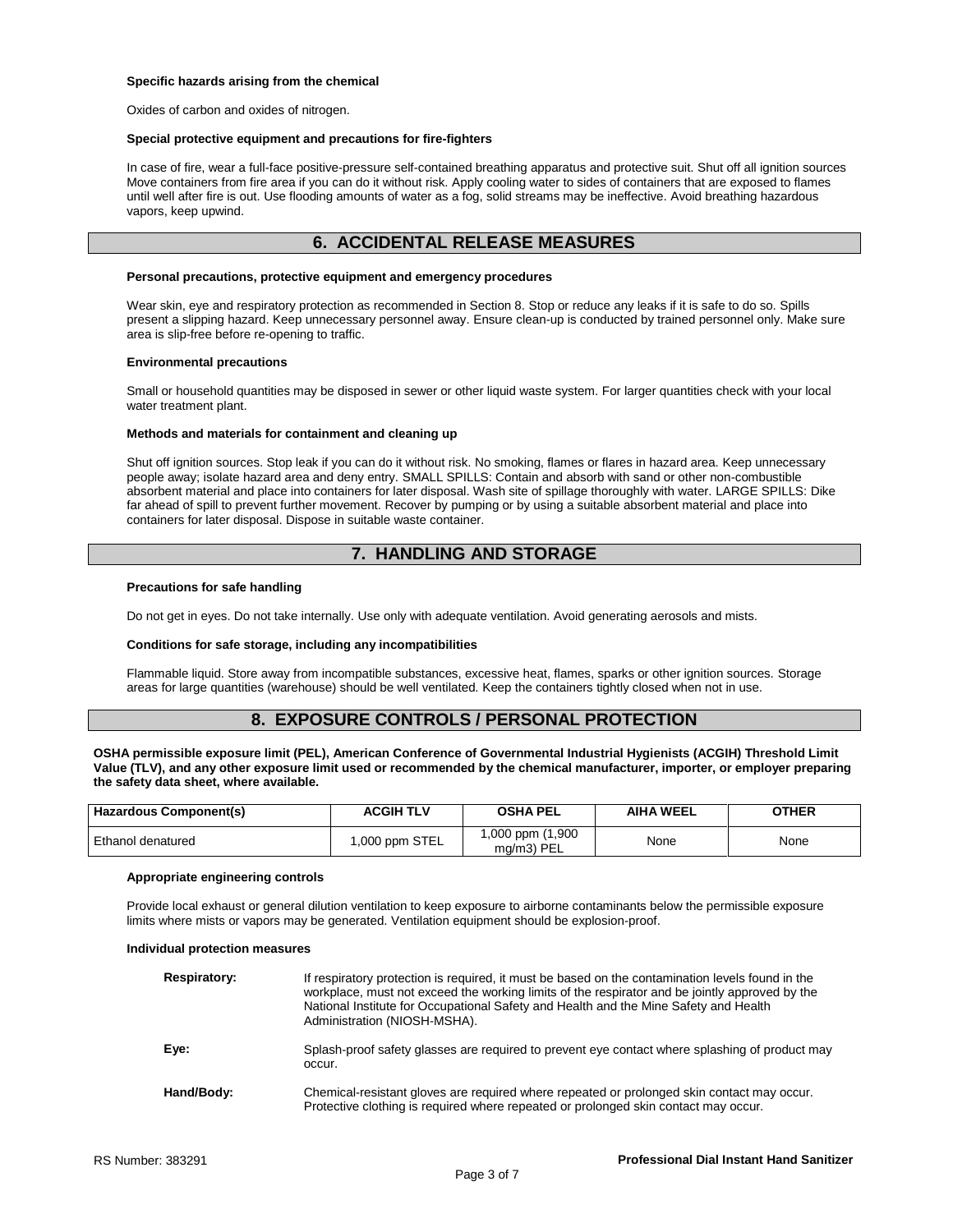## **9. PHYSICAL AND CHEMICAL PROPERTIES**

### **Appearance:** gel

**Odor:** alcohol-like<br> **Odor threshold:** alcohol-like<br> **Odor threshold:** alcohol-like Odor threshold:<br>pH: **Melting point/ range:** Not available.<br> **Roiling point/range:** Not available. **Boiling point/range:**<br>Flash point: **Evaporation rate:**<br> **Flammable/Explosive limits - lower:** Not available. **Flammable/Explosive limits - lower:** Not available.<br> **Flammable/Explosive limits - upper:** Not available. **Flammable/Explosive limits - upper:** Not available.<br> **Vapor pressure:** Not available. **Vapor pressure:** Not available.<br> **Vapor density:** Not available. **Vapor density:** Not available. The Mot available of the Mot available. Not available. Not available. Not available.<br>**Solubility in water:** Not available. Not available. Not available. Not available. Not available. Not ava **Solubility in water:** Soluble Soluble Soluble Soluble **Partition coefficient (n-octanol/water):** Not available. **Partition coefficient (n-octanol/water):** Not available.<br> **Autoignition temperature:** Not available. **Autoignition temperature:** Not available.<br> **Decomposition temperature:** Not available. **Decomposition temperature:**<br>Viscosity: **Viscosity:** 20,000 - 45,000 mPa.s<br> **VOC content:** Not available. **Specific gravity:** 

colourless 6.7 - 7.7<br>Not available. Not available.<br>Not available. Not available.<br>Not available.

## **10. STABILITY AND REACTIVITY**

| <b>Reactivity:</b>                          | This product reacts with acids.                                                            |
|---------------------------------------------|--------------------------------------------------------------------------------------------|
| <b>Chemical stability:</b>                  | Stable under normal ambient temperature $(70^{\circ}F, 21^{\circ}C)$ and pressure (1 atm). |
| Possibility of hazardous<br>reactions:      | Hazardous polymerization does not occur under normal temperatures and pressures.           |
| Conditions to avoid:                        | Avoid storing in direct sunlight and avoid extremes of temperature.                        |
| Incompatible materials:                     | Strong oxidizers, metals, acids, peroxides, bases, and combustible materials.              |
| <b>Hazardous decomposition</b><br>products: | Thermal decomposition products may include oxides of carbon.                               |

## **11. TOXICOLOGICAL INFORMATION**

## **Likely routes of exposure including symptoms related to characteristics**

| Inhalation:                             | Not an anticipated route of exposure. Intentional inhalation of vapors from product may cause<br>central nervous system effects and irritation of the throat and lungs with coughing. |  |  |
|-----------------------------------------|---------------------------------------------------------------------------------------------------------------------------------------------------------------------------------------|--|--|
| Skin contact:                           | Not a hazard under normal conditions of use.                                                                                                                                          |  |  |
| Eye contact:                            | May cause moderate to severe irritation.                                                                                                                                              |  |  |
| Ingestion:                              | Ingestion of large quantities may cause gastrointestinal irritation with nausea, vomiting and<br>diarrhea.                                                                            |  |  |
| <b>Physical/Chemical:</b>               | The product is flammable.                                                                                                                                                             |  |  |
| Other relevant toxicity<br>information: | This product is a personal care or cosmetic product. Direct contact with eyes may cause<br>irritation. No adverse effects are anticipated to skin from normal use.                    |  |  |

### **Numerical measures of toxicity, including delayed and immediate effect**

| Hazardous Component(s) | LD50s and LC50s                                                                                                                                                                                                                                 | Immediate and Delayed Health Effects |
|------------------------|-------------------------------------------------------------------------------------------------------------------------------------------------------------------------------------------------------------------------------------------------|--------------------------------------|
| Ethanol denatured      | Oral LD50 (RAT) = $9.9$ g/kg<br>Oral LD50 (RAT) = $6.2$ g/kg<br>Oral LD50 (RAT) = $17.8$ g/kg<br>Oral LD50 (RAT) = $11.5$ g/kg<br>Oral LD50 (RAT) = $10.6$ g/kg<br>Oral LD50 (RAT) = $7,060$ mg/kg<br>Inhalation LC50 (RAT, 10 h) = $20000$ ppm | Central nervous system, Irritant     |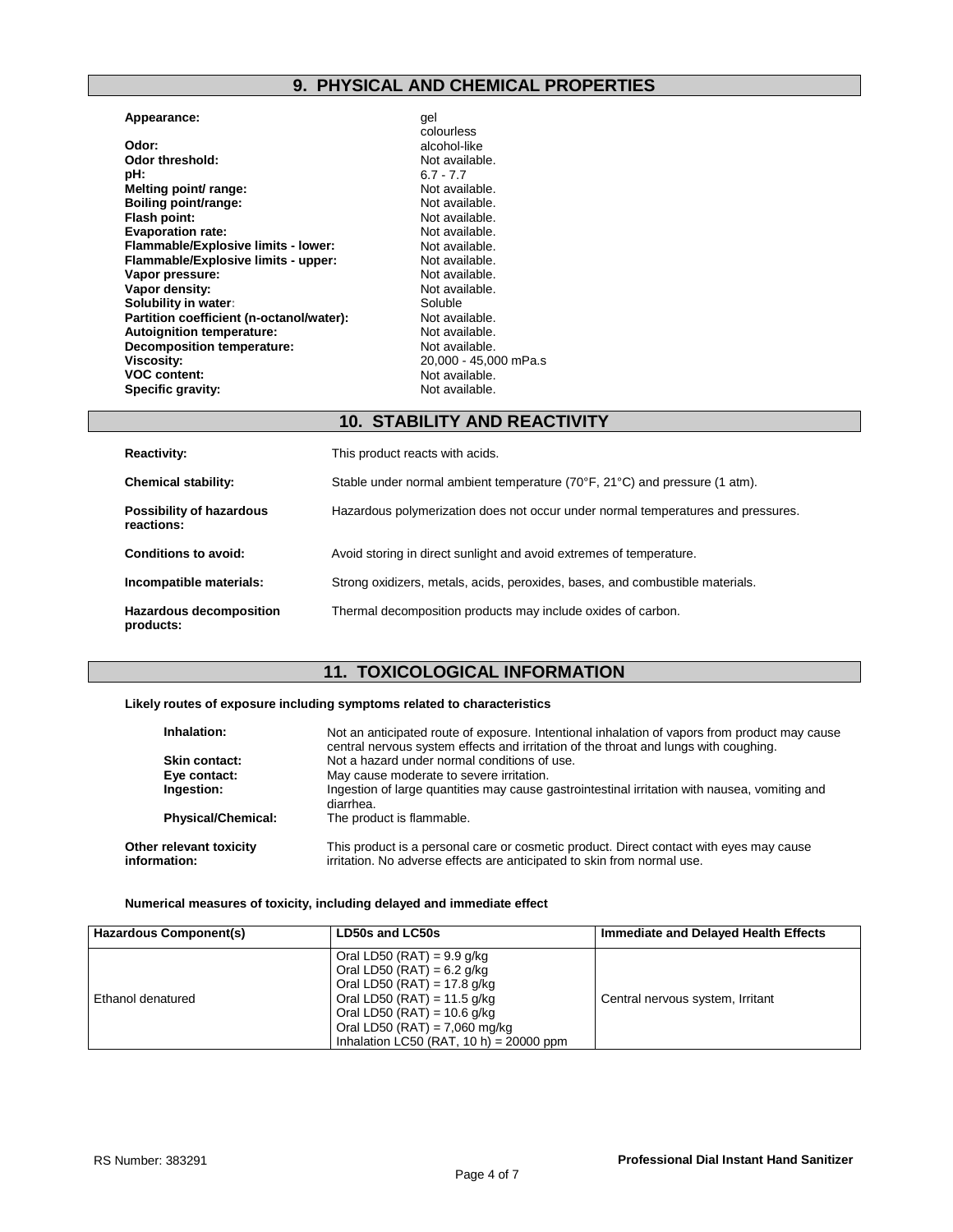### **Carcinogenicity information**

| Hazardous Component(s) | <b>NTP</b><br>Carcinogen | <b>IARC Carcinogen</b> | <b>OSHA Carcinogen</b> |
|------------------------|--------------------------|------------------------|------------------------|
| Ethanol denatured      | No                       | Nc                     | .No                    |

| Carcinogenicity                                  | IARC classifies ethanol as "Human Sufficient Evidence" from chronic ingestion of alcoholic<br>beverages.                                                                                                              |
|--------------------------------------------------|-----------------------------------------------------------------------------------------------------------------------------------------------------------------------------------------------------------------------|
| Mutagenicity<br><b>Toxicity for reproduction</b> | None of the ingredients in this product are known to cause mutagenicity.<br>Ethanol crosses the placenta and can cause acute intoxication of the newborn or teratogenic<br>effects, including fetal alcohol syndrome. |

## **12. ECOLOGICAL INFORMATION**

## **Aquatic Toxicity:**

The following toxicity information is available for the hazardous ingredient(s) when used as technical grade and is provided as reference for the occupational settings. This product is anticipated to be safe for the environment at concentrations predicted in household settings under normal use conditions.

## **Toxicity to fish:**

The aquatic toxicity profile of this product has not been determined.

### **Toxicity to aquatic invertebrates:**

The aquatic toxicity profile of this product has not been determined.

## **Toxicity to algae:**

The aquatic toxicity profile of this product has not been determined.

### **Persistence and degradability**

| <b>Hazardous substances</b><br>CAS-No. | <b>Result value</b>   | Route of<br>application | <b>Species</b> | <b>Method</b>                                                           |
|----------------------------------------|-----------------------|-------------------------|----------------|-------------------------------------------------------------------------|
| Ethanol denatured<br>64-17-5           | readily biodegradable | aerobic                 | > 70%          | OECD Guideline 301 D (Ready<br>Biodegradability: Closed Bottle<br>Test) |

#### **Bioaccumulative potential**

The bioaccumulation potential of this product has not been determined.

### **Mobility in soil**

The mobility of this product (in soil and water) has not been determined.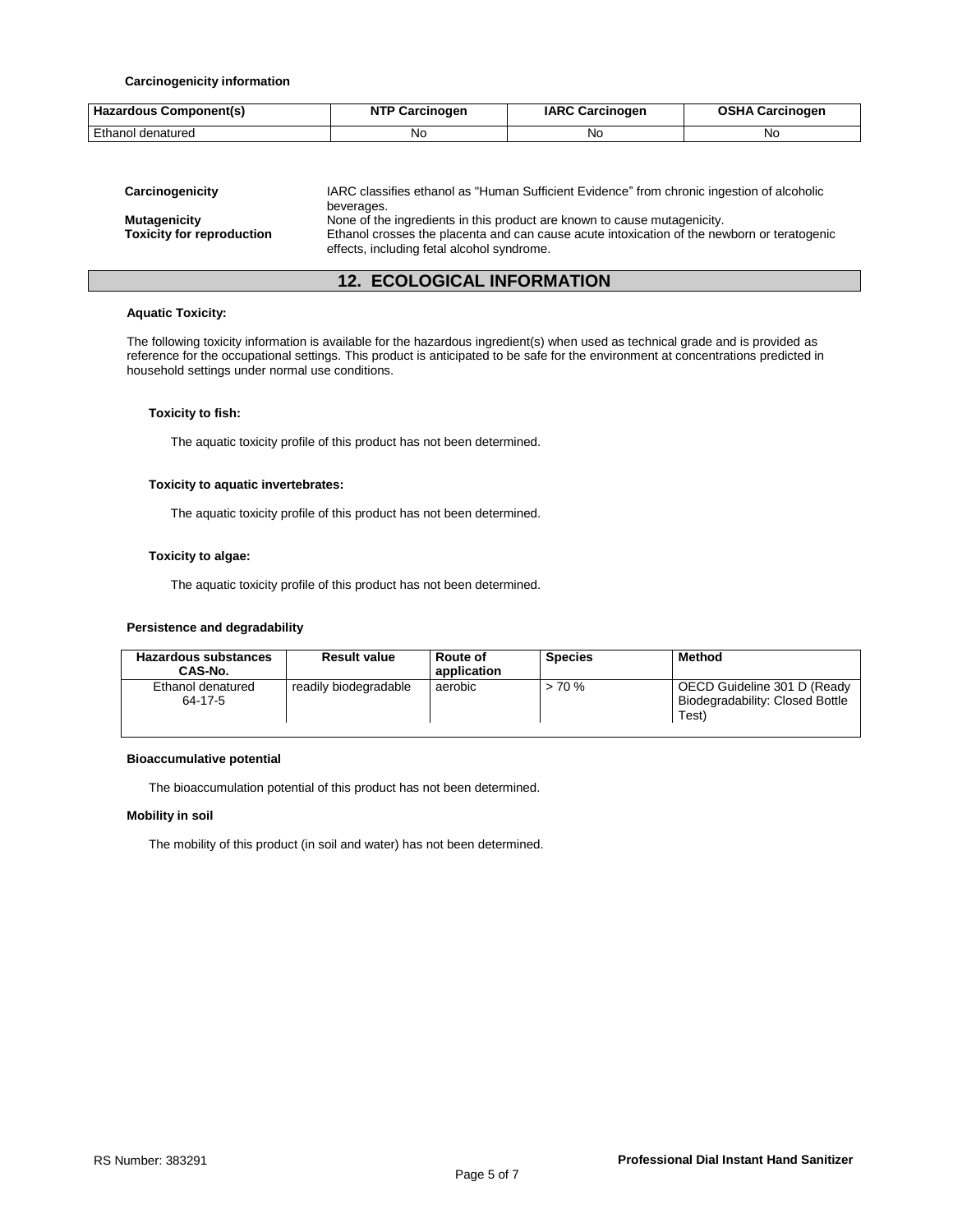# **13. DISPOSAL CONSIDERATIONS**

| Description of waste residues:      |                                                                                                                             |
|-------------------------------------|-----------------------------------------------------------------------------------------------------------------------------|
| Hazardous waste number:             | D001 (Ignitability)                                                                                                         |
| Safe handling and disposal methods: |                                                                                                                             |
| Recommended method of disposal:     | This product is a RCRA characteristic (ignitable) hazardous waste and must<br>be disposed of in a RCRA Subtitle C landfill. |
| Disposal of uncleaned packages:     | Do not reuse this container.                                                                                                |

| <b>14. TRANSPORT INFORMATION</b> |  |
|----------------------------------|--|
|----------------------------------|--|

**The information in this section is for reference only and should not take the place of a shipping paper (bill of lading) specific to an order. Please note that the proper shipping classification may vary by packaging, properties, and mode of transportation.**

| U.S. Department of Transportation Ground (49 CFR)   |                    |
|-----------------------------------------------------|--------------------|
| Proper shipping name:                               | Perfumery products |
| Hazard class or division:                           | 3                  |
| Identification number:                              | UN 1266            |
| Packing group:                                      | Ш                  |
| <b>International Air Transportation (ICAO/IATA)</b> |                    |
| Proper shipping name:                               | Perfumery products |
| Hazard class or division:                           | 3                  |
| Identification number:                              | UN 1266            |
| Packing group:                                      | Ш                  |
| <b>Water Transportation (IMO/IMDG)</b>              |                    |
| Proper shipping name:                               | PERFUMERY PRODUCTS |
| Hazard class or division:                           | 3                  |
| Identification number:                              | UN 1266            |
| Packing group:                                      | Ш                  |

# **15. REGULATORY INFORMATION**

**Occupational safety and health act:** Hazard Communication Standard, 29 CFR 1910.1200(g) Appendix D: The Occupational Safety and Health Administration (OSHA) require that the Safety Data Sheets (SDSs) are readily accessible to employees for all hazardous chemicals in the workplace. Since the use pattern and exposure in the workplace are generally not consistent with those experienced by consumers, this SDS may contain health hazard information not relevant to consumer use.

### **United States Regulatory Information**

| <b>TSCA 8 (b) Inventory Status:</b>                                                                           | All components are listed or are exempt from listing on the Toxic Substances Control Act<br>Inventory. |  |
|---------------------------------------------------------------------------------------------------------------|--------------------------------------------------------------------------------------------------------|--|
| <b>TSCA 12 (b) Export Notification:</b>                                                                       |                                                                                                        |  |
| <b>CERCLA/SARA Section 302 EHS:</b><br><b>CERCLA/SARA Section 311/312:</b><br><b>CERCLA/SARA Section 313:</b> | None above reporting de minimis.<br>Not available.<br>None above reporting de minimis.                 |  |
| <b>California Proposition 65:</b>                                                                             | No California Proposition 65 listed chemicals are known to be present.                                 |  |
| da Regulatory Information                                                                                     |                                                                                                        |  |
| <b>CEPA DSL/NDSL Status:</b>                                                                                  | All components are listed on or are exempt from listing on the Canadian Domestic<br>Substances List.   |  |

**Cana**